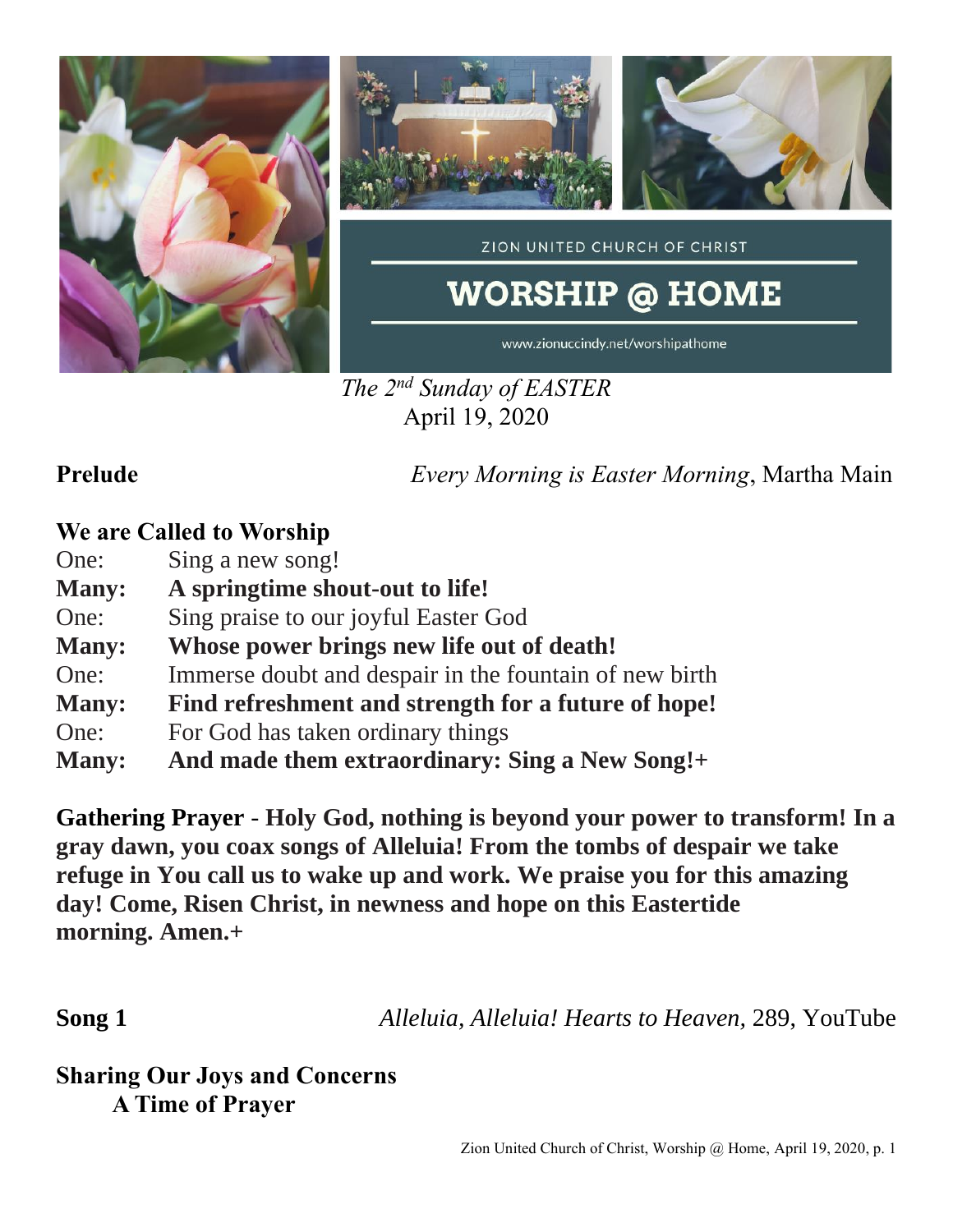*You are welcome to send prayer requests to Pastor Sarah. Spend a few moments connecting with God and lifting up your prayers.*

**The Lord's Prayer** (unison)

Our Father, who art in heaven, hallowed be thy name, thy kingdom come, thy will be done, on earth as it is in heaven. Give us this day our daily bread. And forgive us our debts, as we forgive our debtors. And lead us not into temptation, but deliver us from evil. For thine is the kingdom, and the power, and the glory, forever. Amen.

**We Hear God's Word** John 20:19-31 (Common English Bible)  $19$  It was still the first day of the week. That evening, while the disciples were behind closed doors because they were afraid of the Jewish authorities, Jesus came and stood among them. He said, "Peace be with you." <sup>20</sup> After he said this, he showed them his hands and his side. When the disciples saw the Lord, they were filled with joy. <sup>21</sup> Jesus said to them again, "Peace be with you. As the Father sent me, so I am sending you." <sup>22</sup> Then he breathed on them and said, "Receive the Holy Spirit. <sup>23</sup> If you forgive anyone's sins, they are forgiven; if you don't forgive them, they aren't forgiven."

<sup>24</sup> Thomas, the one called Didymus, one of the Twelve, wasn't with the disciples when Jesus came. <sup>25</sup> The other disciples told him, "We've seen the Lord!"

But he replied, "Unless I see the nail marks in his hands, put my finger in the wounds left by the nails, and put my hand into his side, I won't believe."

<sup>26</sup> After eight days his disciples were again in a house and Thomas was with them. Even though the doors were locked, Jesus entered and stood among them. He said, "Peace be with you." <sup>27</sup> Then he said to Thomas, "Put your finger here. Look at my hands. Put your hand into my side. No more disbelief. Believe!"

<sup>28</sup> Thomas responded to Jesus, "My Lord and my God!"

<sup>29</sup> Jesus replied, "Do you believe because you see me? Happy are those who don't see and yet believe."

<sup>30</sup> Then Jesus did many other miraculous signs in his disciples' presence, signs that aren't recorded in this scroll.  $31$  But these things are written so that you will believe that Jesus is the Christ, God's Son, and that believing, you will have life in his name.

**Song 2** *Breathe on Me, Breath of God,* 461, YouTube

## **Meditation** *Jesus Shows Up*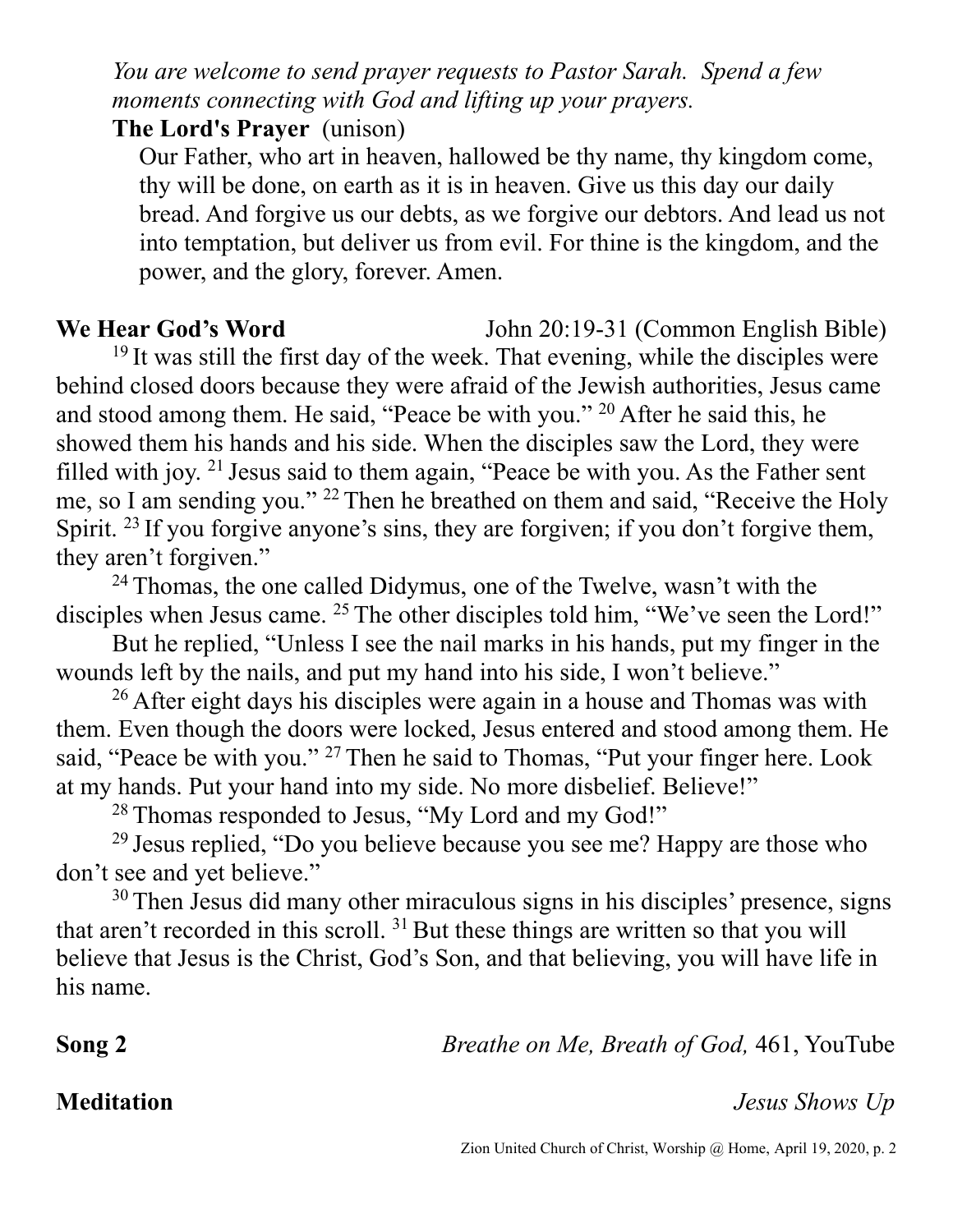## **Spiritual Practice of the Week**



# Showing Up

IN THESE DAYS, WE FIND OURSELVES **BEHIND CLOSED DOORS. IN SPITE OF** WHERE WE FIND OURSELVES, HOW CAN YOU SHOW UP FOR FOR YOUR NEIGHBORS?

### ZION UNITED CHURCH OF CHRIST

In the scripture for this Sunday, the Resurrected Christ shows up for his friends and disciples, and, blessing them with the Holy Spirit, he asks them to go out into the world and show up for others. How might you show up for someone this week? You might send a card to someone who has been on your mind. Perhaps it's time to call that old friend you haven't talked to in a while. We can't be physically near one another but we can still be that word of peace that shows up at just the right time. Take some time to reflect, too, on the ways Jesus has showed up for you. You might take a few moments to write down some reflections.

### **We Respond to God's Word with Our Giving Offertory**

Friends, we may not be together in person today as we worship, but the ministry of our church goes on. During this time when we are apart, we are still in need financial support for our ministry.

You're invited to take out your checkbook in these moments. As you write out your offering, be prayerful with each letter and number. In times such as these, when money becomes tight and our economy in under strain, God invites us to be generous and give what we can. These are gifts we freely give, as we are able and as we are called.

We ask that you please mail in your offerings to our office.

Zion United Church of Christ 8916 E. Troy Ave. Indianapolis, IN 46239